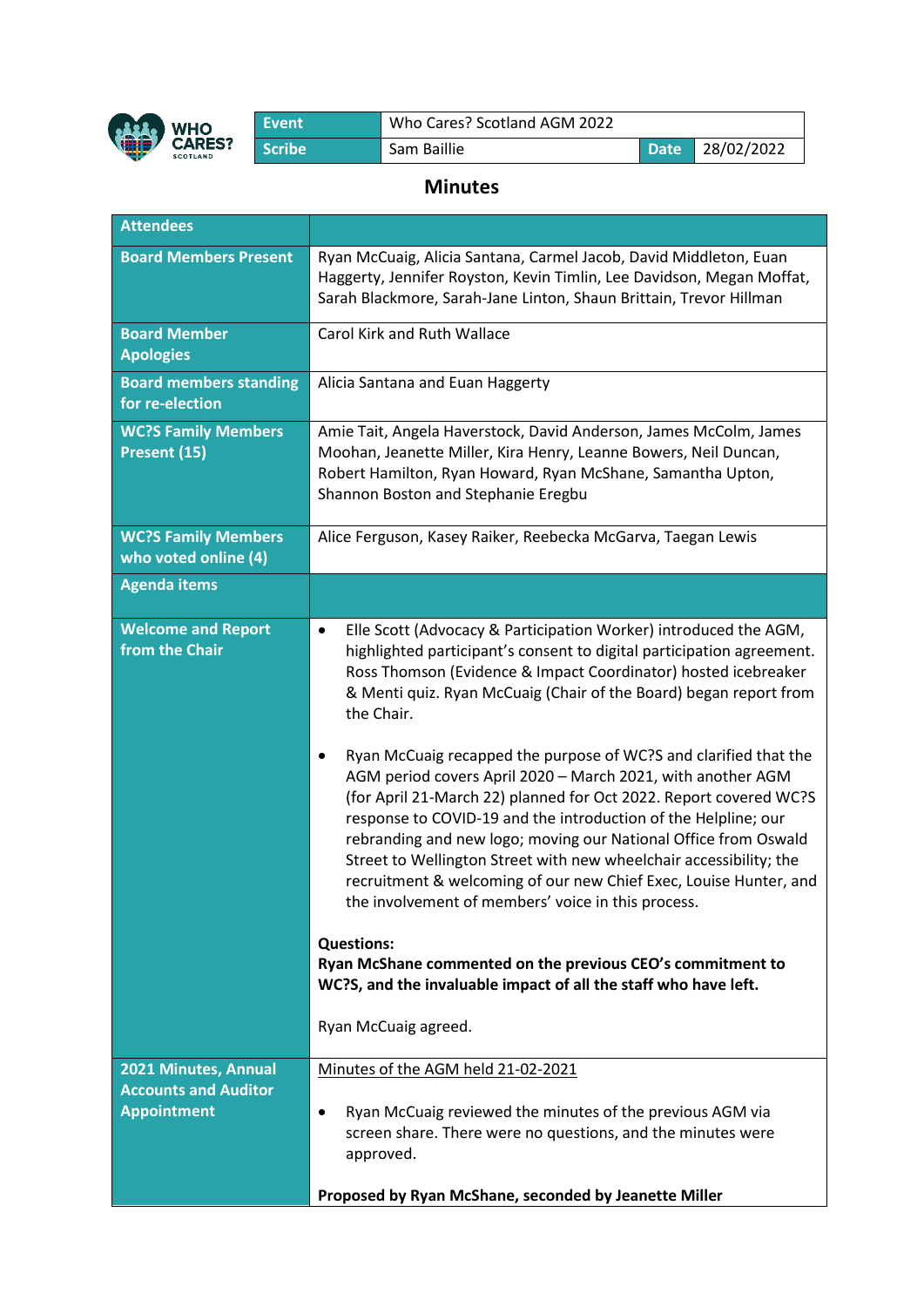|                                                   | Annual Accounts for year ending 31.03.21                                                                                                                                                                                                                                                                                                                                                                                                                                                                                                                                                                                                                    |
|---------------------------------------------------|-------------------------------------------------------------------------------------------------------------------------------------------------------------------------------------------------------------------------------------------------------------------------------------------------------------------------------------------------------------------------------------------------------------------------------------------------------------------------------------------------------------------------------------------------------------------------------------------------------------------------------------------------------------|
|                                                   | Fiona Donaldson, Director of Finance, reviewed the annual<br>accounts for year ending 31.03.21. Highlights included:<br>£809,000 in WC?S reserves, including a £310K surplus for 20-21<br>year.<br>Income increased to £5.2M.<br>Expenditure increased to £4.9M.<br>Accounts audited in June 2021 and achieved a clean audit<br>report - accounts reviewed by FHR and the Board.<br>Main growth comes from Scottish Government funding, which<br>includes our CHS contracts and COVID support. Scottish Gov<br>represents 31% of income, with Local Authority income<br>remaining our main source of funding. Higher expenditure<br>relates to staff costs. |
|                                                   | Fiona explained key finance terms, including balance sheet; fixed<br>assets; current assets; current liabilities; net current assets; net<br>assets; and function of our reserves. There were no questions, and<br>the accounts were approved.                                                                                                                                                                                                                                                                                                                                                                                                              |
|                                                   | Proposed by Angela Haverstock, seconded by Amie Tait                                                                                                                                                                                                                                                                                                                                                                                                                                                                                                                                                                                                        |
|                                                   | <b>Auditor Appointments</b>                                                                                                                                                                                                                                                                                                                                                                                                                                                                                                                                                                                                                                 |
|                                                   | Ryan McCuaig proposed that Wylie & Bisset are appointed again as<br>our auditors. The proposal was approved.                                                                                                                                                                                                                                                                                                                                                                                                                                                                                                                                                |
|                                                   | Proposed by Shannon Boston, seconded by Angela Haverstock                                                                                                                                                                                                                                                                                                                                                                                                                                                                                                                                                                                                   |
| Special resolutions -<br><b>Amendments to the</b> | <b>Special Resolution 1:</b>                                                                                                                                                                                                                                                                                                                                                                                                                                                                                                                                                                                                                                |
| <b>Constitution</b>                               | Special Resolution 1 asked members to ratify the changes that were<br>made to the constitution at the previous AGM on 27.02.21. Due to an<br>oversight by our legal advisers, members were not given all the<br>information they needed at the time, including a change that would<br>allow board members to vote at general meetings. Ryan McCuaig asked<br>members to approve the changes from last year.                                                                                                                                                                                                                                                 |
|                                                   | <b>Questions:</b><br>Bob Hamilton asked if you could vote if you weren't at the previous<br>AGM.                                                                                                                                                                                                                                                                                                                                                                                                                                                                                                                                                            |
|                                                   | Ryan McCuaig answered yes.                                                                                                                                                                                                                                                                                                                                                                                                                                                                                                                                                                                                                                  |
|                                                   | Ryan McShane asked if we accidentally made an admin error, or did<br>we change it and not realize there was a legal issue?                                                                                                                                                                                                                                                                                                                                                                                                                                                                                                                                  |
|                                                   | Ryan McCuaig explained that we made a series of changes and sent a<br>summary document across to members; the summary missed out one                                                                                                                                                                                                                                                                                                                                                                                                                                                                                                                        |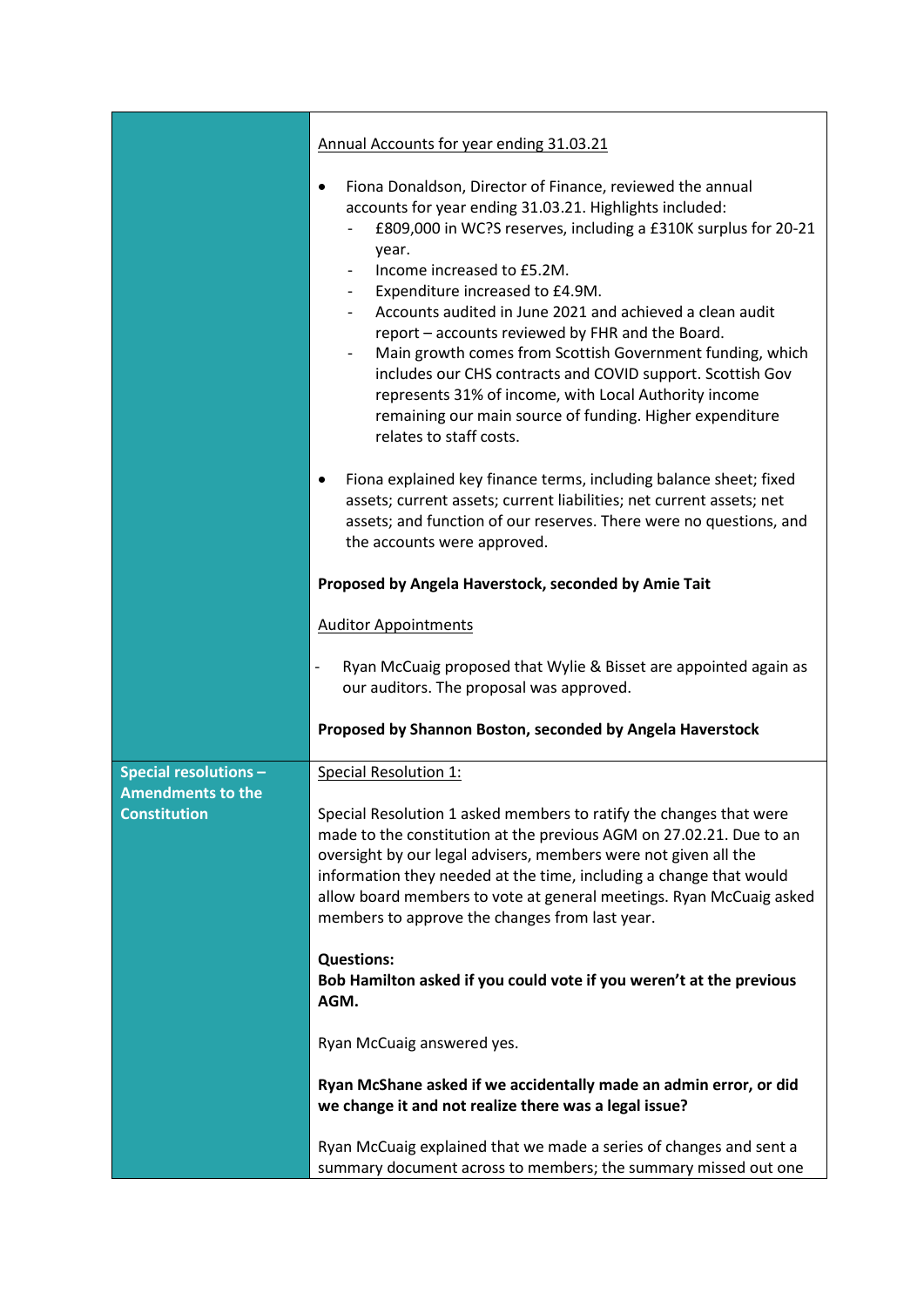| of the key changes, despite it being passed by members. We're making<br>sure we have run it past members here.                                                                                                                                                                                                                                                                                                                                                                   |
|----------------------------------------------------------------------------------------------------------------------------------------------------------------------------------------------------------------------------------------------------------------------------------------------------------------------------------------------------------------------------------------------------------------------------------------------------------------------------------|
| David Anderson asked for clarification on what the changes were.                                                                                                                                                                                                                                                                                                                                                                                                                 |
| Ryan McCuaig and Rebecca Kayne reiterated the constitutional changes<br>that were passed at the previous AGM including a slightly amended<br>definition of Care Experienced, ensuring Care Experienced board<br>members can access support, combining alumni and members,<br>introducing 4-year board terms and online meetings. We also amended<br>the constitution so that board members are allowed to vote at general<br>meetings, but that was not included in the summary. |
| David Anderson asked if that means that every person on the board is<br>on a 4-year term.                                                                                                                                                                                                                                                                                                                                                                                        |
| Ryan McCuaig answered yes but it's a renewable term. We want<br>stability, but we don't want the board to stagnate.                                                                                                                                                                                                                                                                                                                                                              |
| Amie Tait asked why board members weren't included in voting.                                                                                                                                                                                                                                                                                                                                                                                                                    |
| Ryan McCuaig replied that we don't know the original reason, but we<br>wanted to make sure it was clear they could vote.                                                                                                                                                                                                                                                                                                                                                         |
| Kevin Timlin added that most organisations don't want a conflict of<br>interest between shareholders and directors. In our organisation, the<br>care experienced members are the shareholders so some of them have<br>a dual role. However, it's about Care Experienced people at the heart so<br>we addressed that imbalance to make sure Care Experienced board<br>members can be included.                                                                                    |
| Rebecca Kayne & Ryan McCuaig confirmed that the relevant change<br>allows all board members to vote at general meetings, not just Care<br>Experienced board members.                                                                                                                                                                                                                                                                                                             |
| Ryan McShane asked if it was OSCR that suggested 4-year terms.                                                                                                                                                                                                                                                                                                                                                                                                                   |
| Ryan McCuaig answered that OSCR recommended the idea of term<br>limits.                                                                                                                                                                                                                                                                                                                                                                                                          |
| Megan Moffat and Ryan McCuaig explain how members can vote on<br>Zoom.                                                                                                                                                                                                                                                                                                                                                                                                           |
| Special Resolution 1: ratification of the changes made 27.02.22:<br>passed by 93.75% yes vote                                                                                                                                                                                                                                                                                                                                                                                    |
| <b>Special Resolution 2:</b>                                                                                                                                                                                                                                                                                                                                                                                                                                                     |
| Special Resolution 2 proposed amendments to the constitution in<br>response to new legislation designed to protect sibling relationships for<br>Care Experienced children and young people. This Resolutions allows                                                                                                                                                                                                                                                              |

WC?S to provide advocacy to children and young people subject to formal processes such as child protection processes as well as to the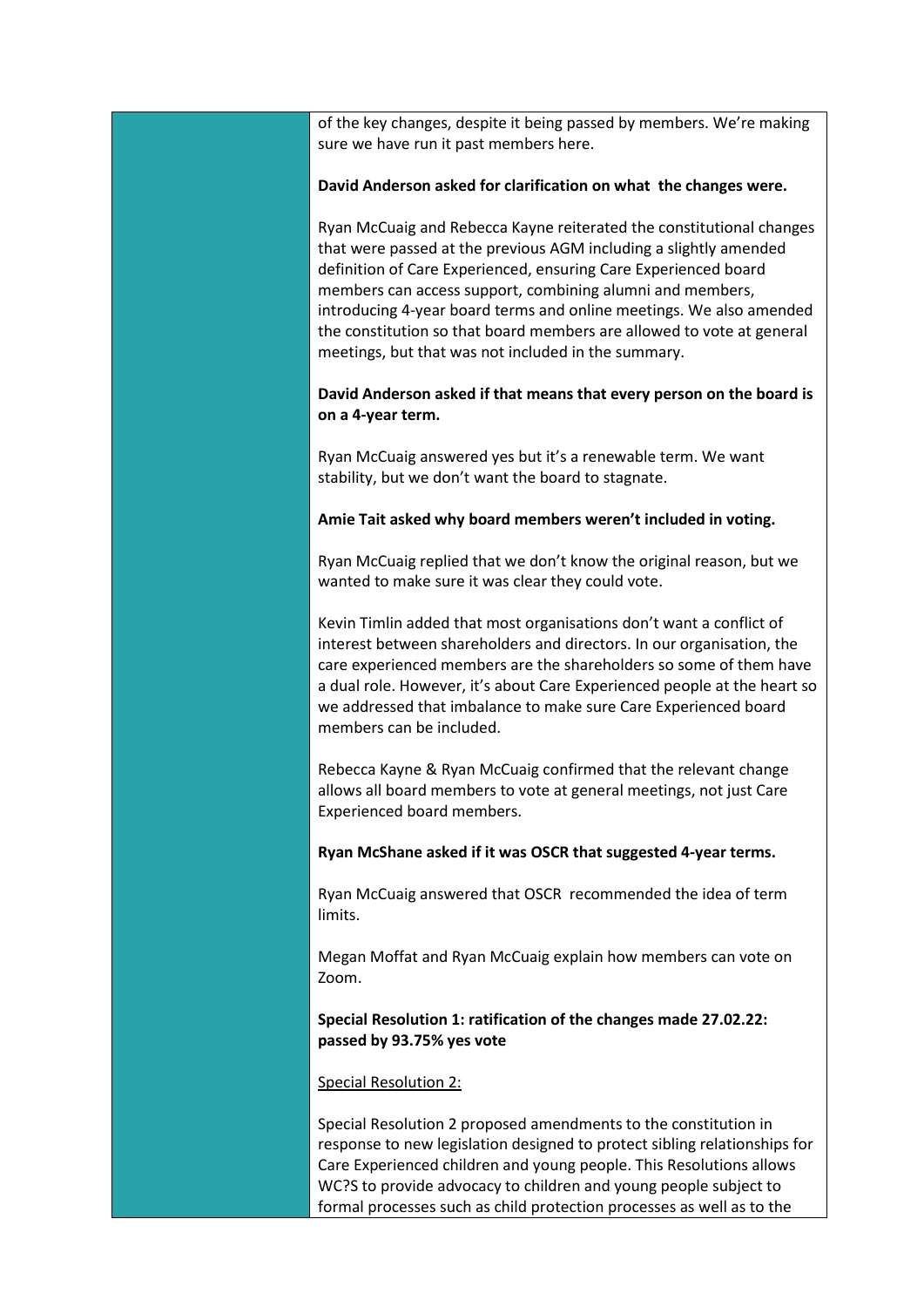|                                                        | brothers and sisters of children and young people subject to the<br>children's hearings system's processes.                                                                                                                                                                              |
|--------------------------------------------------------|------------------------------------------------------------------------------------------------------------------------------------------------------------------------------------------------------------------------------------------------------------------------------------------|
|                                                        | <b>Questions:</b><br>Angela Haverstock commented that it was open to interpretation and<br>should be specific.                                                                                                                                                                           |
|                                                        | Megan Moffat explained that The Children's Act 2020 introduces new<br>rights for children at Children's Hearings. The new amendment means<br>we'd offer advocacy to non-Care Experienced siblings who attend the<br>children's hearings who are relevant to the Care Experienced person. |
|                                                        | Angela Haverstock agreed as long as the child wanted that to be the<br>case.                                                                                                                                                                                                             |
|                                                        | Ryan McCuaig and Megan Moffat agreed.                                                                                                                                                                                                                                                    |
|                                                        | Special Resolution 2: proposed amendments to the constitution:<br>passed by 100% yes vote                                                                                                                                                                                                |
| <b>Board resignations,</b>                             | Elections                                                                                                                                                                                                                                                                                |
| acknowledgment and<br>elections                        | Ryan McCuaig introduced Alicia Santana and Euan Haggerty who are<br>approaching the end of their terms and wish for re-election.                                                                                                                                                         |
|                                                        | Re-election of Alicia Santana: passed by 100% yes vote                                                                                                                                                                                                                                   |
|                                                        | Re-election of Euan Haggerty: passed by 100% yes vote                                                                                                                                                                                                                                    |
|                                                        | Resignations                                                                                                                                                                                                                                                                             |
|                                                        | Ryan McCuaig introduced Megan Moffatt who is resigning, and<br>thanked her for her contributions. Megan spoke about her time at<br>WC?S and why now's the time to move on.                                                                                                               |
|                                                        | Ryan McCuaig introduced Sarah-Jane Linton who is resigning. Ryan<br>thanked Sarah-Jane for her contributions.                                                                                                                                                                            |
|                                                        | Ryan McCuaig confirmed that we are not recruiting new board<br>members at this time but will be doing so later in the year before<br>the October AGM.                                                                                                                                    |
|                                                        | The official business of the AGM was completed and the meeting<br>handed over to Louise Hunter, CEO.                                                                                                                                                                                     |
| <b>Update from CEO and</b><br><b>Senior Management</b> | Louise Hunter explained SMT's roles and responsibilities and her<br>$\bullet$<br>own priorities in the first year of post, including ensuring a stable                                                                                                                                   |
|                                                        | funding base and work on internal policy. Louise explained her                                                                                                                                                                                                                           |
|                                                        | priorities for the year going forward, including recovering from<br>COVID and bringing in a WC?S event planner. She highlighted that                                                                                                                                                     |
|                                                        | there will be multiple opportunities for members to feedback on<br>the upcoming strategic plan.                                                                                                                                                                                          |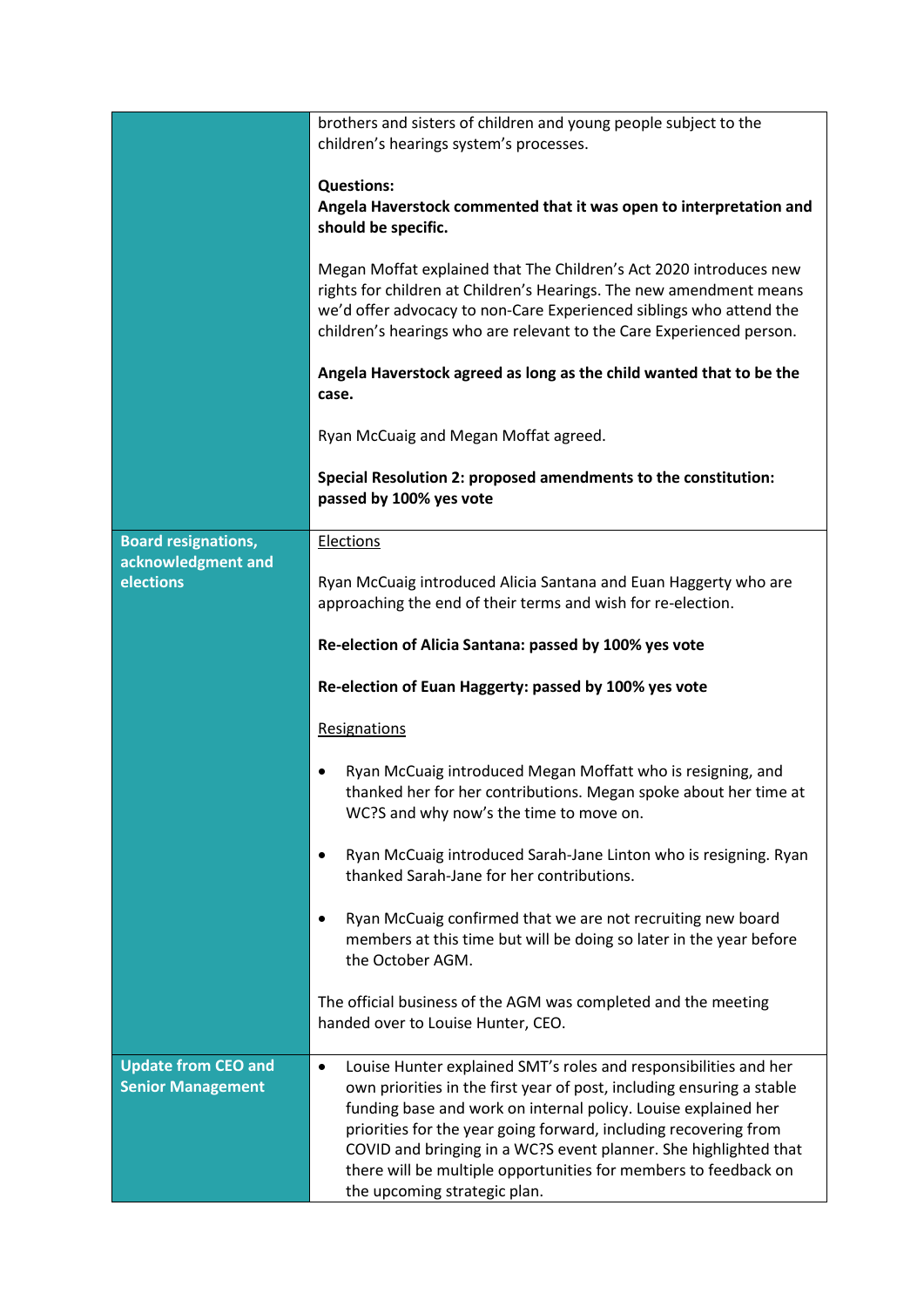|                                                       | Carly Elliott explained the status of WC?S influencing team,<br>٠<br>including plans going forward and recent advances made.<br>Denny Ford explained developments in advocacy and participation,<br>$\bullet$                                                                                                               |
|-------------------------------------------------------|-----------------------------------------------------------------------------------------------------------------------------------------------------------------------------------------------------------------------------------------------------------------------------------------------------------------------------|
|                                                       | including Get Into Summer, Communities That Care, the Helpline,<br>and scaling up WC?S volunteer offer.                                                                                                                                                                                                                     |
|                                                       | Fiona Donaldson explained her role and focus on infrastructure.<br>٠                                                                                                                                                                                                                                                        |
|                                                       | Marie-Claire Jones explained her role in sourcing funding and<br>٠<br>looking forward to more in-person fundraising activity. Marie-Claire<br>encouraged attendees to get involved in the upcoming Kiltwalk<br>campaign, and that if attendees would like to suggest fundraising<br>opportunities they should get in touch. |
| <b>Strategic planning</b><br>update                   | Jim McColm, a WC?S volunteer, and Donna Nicholas introduced<br>$\bullet$<br>current ideas surrounding the new strategic plan, including how<br>members and volunteers will be able to give feedback.                                                                                                                        |
| <b>Member Question &amp;</b><br><b>Answer Session</b> | Ryan McShane asked about plans for summer camp.                                                                                                                                                                                                                                                                             |
|                                                       | Louise Hunter replied that hopefully we can do something. It's quite<br>late in the year, and we're only now seeing what events we can provide<br>- previously, we didn't know what was happening with the pandemic.<br>We're seeing what events we can do and making sure that we're<br>providing plans for these.         |
|                                                       | David Anderson asked how many members we have and how it<br>compares to last year. Also, how can members encourage other Care<br><b>Experienced people to sign up?</b>                                                                                                                                                      |
|                                                       | Donna Nicholas commented that membership went up by 471<br>(currently over 3540).                                                                                                                                                                                                                                           |
|                                                       | Denny Ford agreed to follow up with David about how members can<br>encourage other Care Experienced people to sign up. Action: Denny to<br>contact David Anderson to discuss this.                                                                                                                                          |
|                                                       | David Anderson commented that some things that came from the<br>Collective that have fallen down the wayside since COVID. Can we get<br>an opportunity for past Collective members to bring these issues to                                                                                                                 |
|                                                       | the board?                                                                                                                                                                                                                                                                                                                  |
|                                                       | Carly Elliott replied that lots of things have been paused during the<br>pandemic. We can't let politicians off the hook, and we can make that<br>collaboration happen.                                                                                                                                                     |